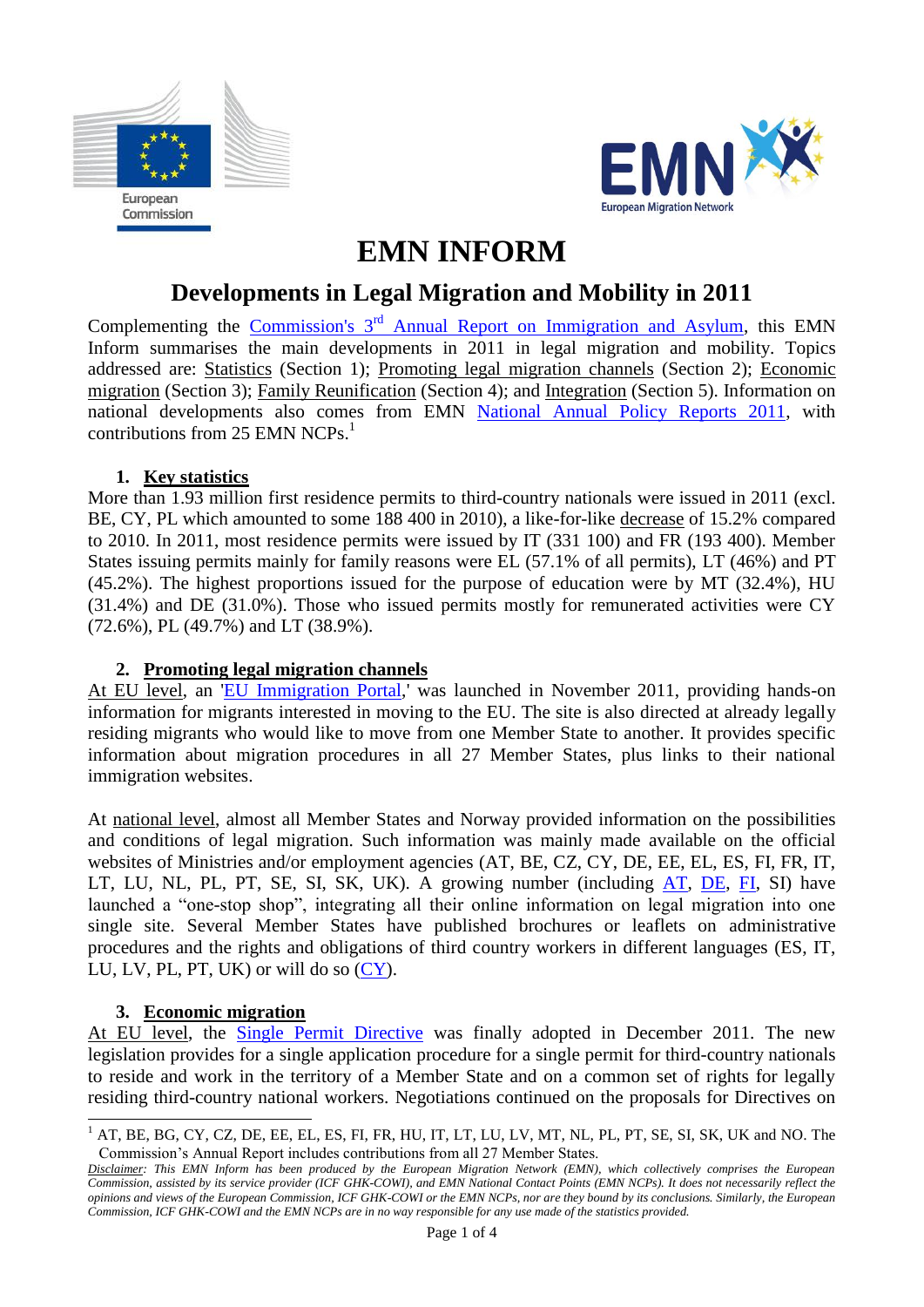the conditions of entry and residence of third-country nationals for the purposes of seasonal employment and on conditions of entry and residence of third-country nationals in the framework of an intra-corporate transfer. An evaluation report on the [Long term Residents' Directive](http://eur-lex.europa.eu/LexUriServ/LexUriServ.do?uri=OJ:L:2004:016:0044:0053:en:pdf) (2003/109/EC) was presented in September 2011. Infringement procedures for non-communication of national measures transposing the ["EU Blue Card" Directive](http://eur-lex.europa.eu/LexUriServ/LexUriServ.do?uri=OJ:l:2009:155:0017:0029:en:PDF) were launched in 2011 in respect of DE,  $IT<sup>2</sup> MT$ , PL, PT and SE, with only the case against MT closed by December 2011, and in 2012 a second set of infringement procedures were launched in respect of [AT, CY, EL, FI](http://emn.intrasoft-intl.com/Downloads/prepareShowFiles.do;jsessionid=D8D8433C7BB4C77A3A64AEA861B5CE8F?entryTitle=00.%20Annual%20Policy%20Report%202011) and SI.

A new Mobility Partnership between the EU, involving 10 EU Member States, and Armenia was signed in October 2011, and the EU started a process of negotiating new Mobility Partnerships with other countries, including Tunisia and Morocco. In the context of the [Communication on a new](http://eur-lex.europa.eu/LexUriServ/LexUriServ.do?uri=COM:2011:0743:FIN:EN:PDF)  [Global Approach to Migration and Mobility \(GAMM\),](http://eur-lex.europa.eu/LexUriServ/LexUriServ.do?uri=COM:2011:0743:FIN:EN:PDF) the Commission highlighted (among other things) the need to integrate the EU's external migration policy with internal policies, such as economic, employment, education and social policies. It also systematically addressed the issue of "brain drain" in third countries.

At national level, a number of Member States introduced new policies for labour migration or introduced legislation to implement policies for labour migration. These developments included the adoption of strategic policy documents which made the promotion of economic migration a strategic objective  $(CZ, PL, RO, SK)$  $(CZ, PL, RO, SK)$  $(CZ, PL, RO, SK)$ , and the adoption of a new points-based migration model primarily for qualified and highly qualified third-country nationals  $(AT)$ . In the context of transposing the Employer Sanctions Directive, a number of Member States introduced measures to prevent the abuse of workers in service industries (LT, SI, SK).

Several Member States took steps to facilitate access to the labour market for different categories of third-country nationals: [BE](http://emn.intrasoft-intl.com/Downloads/prepareShowFiles.do;jsessionid=D8D8433C7BB4C77A3A64AEA861B5CE8F?entryTitle=00.%20Annual%20Policy%20Report%202011) introduced a decree exempting family members of EU citizens from the labour card obligation; [LV](http://emn.intrasoft-intl.com/Downloads/prepareShowFiles.do;jsessionid=D8D8433C7BB4C77A3A64AEA861B5CE8F?entryTitle=00.%20Annual%20Policy%20Report%202011) introduced a new residence permit for "commercial activity", thus removing the need for third country nationals to apply for a new work permit each time they change jobs; [PT](http://emn.intrasoft-intl.com/Downloads/prepareShowFiles.do;jsessionid=D8D8433C7BB4C77A3A64AEA861B5CE8F?entryTitle=00.%20Annual%20Policy%20Report%202011) adopted measures to "flexibilise" their labour markets by opening up more opportunities for temporary work, including among migrant workers and supports entrepreneurial activities undertaken by immigrants.

A number of Member States (DE, CY, IE, IT, LT, NL, PT, SI) and NO adopted measures to facilitate the recognition of skills and qualifications acquired abroad. Several Member States also took steps to simplify procedures for students to enter and stay on their territory [\(AT,](../AppData/Local/Microsoft/Windows/Temporary%20Internet%20Files/Content.Outlook/OYP4U0XP/emn.intrasoft-intl.com/Downloads/download.do;jsessionid=2C74A7C58E5341AF9E8D796A5839E319?fileID=3240) DE, ES, FR, IE, LT, LV, PL, PT, SE, SK) while others have set entry quotas for students and vocational training (IT). The UK made changes to Tier 4 (student tier) of the Points-Based System to tackle abuse, including by increasing the level of English language proficiency and imposing additional requirements on educational institutions. Legislative instruments were introduced in ES and FR in order to facilitate the applications for researchers wishing to enter these countries, and measures in this direction were envisaged in other countries (DE, LT, LU, SK).

Many Member States [\(AT,](../AppData/Local/Microsoft/Windows/Temporary%20Internet%20Files/Content.Outlook/OYP4U0XP/emn.intrasoft-intl.com/Downloads/download.do;jsessionid=2C74A7C58E5341AF9E8D796A5839E319?fileID=3240) BE, CZ, DE, DK, EE, ES, FR, IT, LU, LV, NL, SI, SE, SK, UK) took steps to increase the attractiveness of the EU for highly qualified workers. These steps were often taken within the framework of the transposition of the "EU Blue Card" Directive. These steps included, among others, the exemption of highly qualified workers from the quota system  $(AT)$ , the lowering of the annual salary threshold [\(DE\)](http://emn.intrasoft-intl.com/Downloads/prepareShowFiles.do;jsessionid=D8D8433C7BB4C77A3A64AEA861B5CE8F?entryTitle=00.%20Annual%20Policy%20Report%202011), tax incentives for highly qualified people [\(LU\)](http://emn.intrasoft-intl.com/Downloads/prepareShowFiles.do;jsessionid=D8D8433C7BB4C77A3A64AEA861B5CE8F?entryTitle=00.%20Annual%20Policy%20Report%202011), and special provisions for workers staying for less than three months [\(NL\)](http://emn.intrasoft-intl.com/Downloads/prepareShowFiles.do;jsessionid=D8D8433C7BB4C77A3A64AEA861B5CE8F?entryTitle=00.%20Annual%20Policy%20Report%202011). In addition, some Member States adopted specific measures to facilitate access to particular professions within the highly qualified workers category (DE, DK) or migrants who would generate wealth or become leaders in their field (UK). At the same time, the UK introduced more restrictive measures for other types of

<sup>&</sup>lt;sup>2</sup> IT has subsequently transposed the Directive through Law Decree n. 109 of 16th July 2012.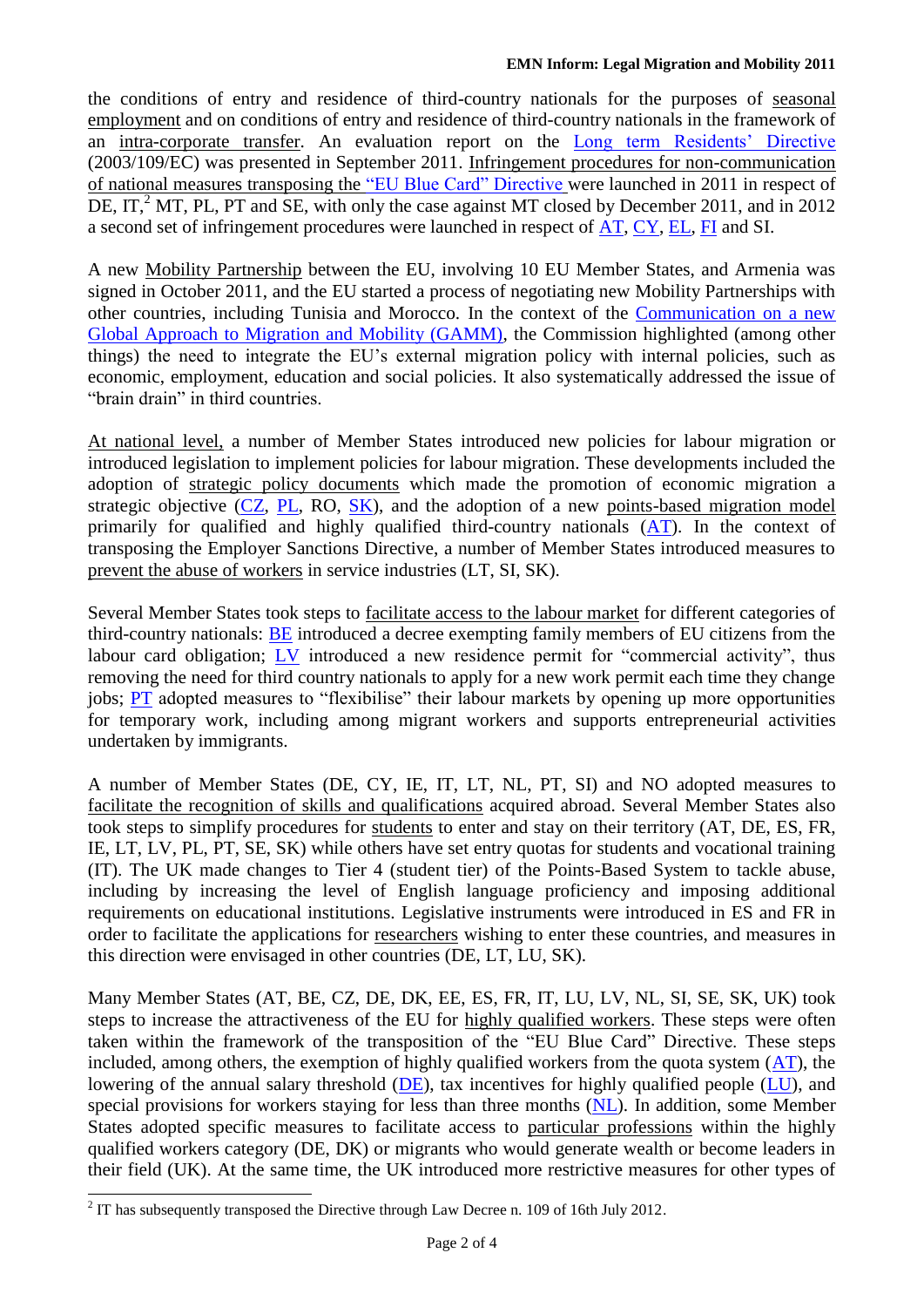highly qualified workers, requiring those wishing to obtain highly skilled employment to apply through Tier 2 of the Points-Based System, where they need to have a job from a licensed employer prior to arrival.

Continued efforts have been made to enhance the selectivity of migration policies in order to respond to labour market needs. For some countries, this has involved increases to annual quotas [\(EE\)](http://emn.intrasoft-intl.com/Downloads/prepareShowFiles.do;jsessionid=D8D8433C7BB4C77A3A64AEA861B5CE8F?entryTitle=00.%20Annual%20Policy%20Report%202011); in others, the fixing of an upper numerical limit for workers admitted to fill skilled and higher skilled jobs [\(UK\)](http://emn.intrasoft-intl.com/Downloads/prepareShowFiles.do;jsessionid=D8D8433C7BB4C77A3A64AEA861B5CE8F?entryTitle=00.%20Annual%20Policy%20Report%202011); the fixing of seasonal entry quotas for certain sectors [\(IT\)](http://emn.intrasoft-intl.com/Downloads/prepareShowFiles.do;jsessionid=D8D8433C7BB4C77A3A64AEA861B5CE8F?entryTitle=00.%20Annual%20Policy%20Report%202011); or plans to establish a new quota [\(LV\)](http://emn.intrasoft-intl.com/Downloads/prepareShowFiles.do;jsessionid=D8D8433C7BB4C77A3A64AEA861B5CE8F?entryTitle=00.%20Annual%20Policy%20Report%202011). Changes have also been made in a number of Member States to the list of occupations or sectors where labour shortages exist, often under the influence of the economic crisis. In [DE](http://emn.intrasoft-intl.com/Downloads/prepareShowFiles.do;jsessionid=D8D8433C7BB4C77A3A64AEA861B5CE8F?entryTitle=00.%20Annual%20Policy%20Report%202011) and DK, new shortage occupations have appeared, whereas in ES, [CY, FR](http://emn.intrasoft-intl.com/Downloads/prepareShowFiles.do;jsessionid=D8D8433C7BB4C77A3A64AEA861B5CE8F?entryTitle=00.%20Annual%20Policy%20Report%202011) and the [UK,](http://emn.intrasoft-intl.com/Downloads/prepareShowFiles.do;jsessionid=D8D8433C7BB4C77A3A64AEA861B5CE8F?entryTitle=00.%20Annual%20Policy%20Report%202011) there have been marked reductions in the number of occupations on these shortage lists. In the UK, requirements based on the salary level were also increased for graduate jobs (Tier 2-Intra Company Transfers).

The results of labour market forecasts made in different Member States in 2011 varied considerably, with some countries (e.g. IE) reporting that no labour shortages existed except for certain niche areas, while other countries (e.g. LT and [LV\)](http://emn.intrasoft-intl.com/Downloads/prepareShowFiles.do;jsessionid=D8D8433C7BB4C77A3A64AEA861B5CE8F?entryTitle=00.%20Annual%20Policy%20Report%202011) predicting that labour demand would not be met in the foreseeable future. Improvements to the methods and tools used to conduct labour market forecasts were made, or envisaged, in a number of Member States. In [LU,](http://emn.intrasoft-intl.com/Downloads/prepareShowFiles.do;jsessionid=D8D8433C7BB4C77A3A64AEA861B5CE8F?entryTitle=00.%20Annual%20Policy%20Report%202011) the reform of the Employment Office included the introduction of an Observatory of the Labour Market and PL announced plans to set up a skills forecasting system in 2012. [NO](http://emn.intrasoft-intl.com/Downloads/prepareShowFiles.do;jsessionid=D8D8433C7BB4C77A3A64AEA861B5CE8F?entryTitle=00.%20Annual%20Policy%20Report%202011) is also undertaking analyses of the national economy's needs and the benefits of economic migrants in this context and SK announced plans in this regard in its newly adopted migration policy.

Besides the above-mentioned new Mobility Partnership with Armenia, a number of Member States were involved in establishing new mobility partnerships with other countries and several Member States adopted or were in the process of negotiating bilateral agreements, providing simplified access to the citizens of certain third countries (BE, ES, FI, FR, HU, IT, LV, NL, SE, SK). At the same time, several Member States reported on ongoing actions to prevent or not aggravate "brain drain" (DE, ES, IE, NL, PT, SE). A number of Member States undertook actions or introduced legislation to favour temporary and circular migration (CZ, ES, FR, SE), while other Member States planned future actions in this regard (CZ, IT, SK, UK).

#### **4. Family reunification**

At EU level, the Commission launched a public debate on family reunification via a [Green Paper,](http://eur-lex.europa.eu/LexUriServ/LexUriServ.do?uri=COM:2011:0735:FIN:EN:PDF) inviting stakeholders to reflect on more effective family migration at EU level in view of problems identified in the implementation of [Council Directive 2003/86/EC.](http://eur-lex.europa.eu/LexUriServ/LexUriServ.do?uri=OJ:L:2003:251:0012:0018:en:PDF)

At national level, many Member States [\(AT,](../AppData/Local/Microsoft/Windows/Temporary%20Internet%20Files/Content.Outlook/OYP4U0XP/emn.intrasoft-intl.com/Downloads/download.do;jsessionid=2C74A7C58E5341AF9E8D796A5839E319?fileID=3240) BE, DE, DK, ES, FI, FR, HU, IT, LU, LV, NL, SK, UK) and NO documented changes to family reunification regulations. Several Member States (AT, BE, DK, ES, FR, LT, LV, SK, UK) developed or adopted new legislation relating to the rights and conditions for family reunification. LU, LT, PL, SK and the UK introduced new provisions that made family reunification legislation less restrictive whereas IT reported procedural changes on the appeal against the refusal of family reunification. In other countries, additional requirements for family reunification were introduced: income requirements and a longer "control period" in [BE;](http://emn.intrasoft-intl.com/Downloads/prepareShowFiles.do;jsessionid=D8D8433C7BB4C77A3A64AEA861B5CE8F?entryTitle=00.%20Annual%20Policy%20Report%202011) a new points-based system for family migrants in DK, along with financial requirements and evidence of "attachment" to the country; and financial, housing and other requirements in ES. Several Member States undertook actions to promote stronger integration of third-country nationals who migrated to the respective Member States for the purpose of family reunification [\(AT,](../AppData/Local/Microsoft/Windows/Temporary%20Internet%20Files/Content.Outlook/OYP4U0XP/emn.intrasoft-intl.com/Downloads/download.do;jsessionid=2C74A7C58E5341AF9E8D796A5839E319?fileID=3240) BE, DE, ES, FR, HU, NL, UK). In addition [AT,](../AppData/Local/Microsoft/Windows/Temporary%20Internet%20Files/Content.Outlook/OYP4U0XP/emn.intrasoft-intl.com/Downloads/download.do;jsessionid=2C74A7C58E5341AF9E8D796A5839E319?fileID=3240) DE, FR, IT, NL and NO introduced or changed language requirements for third-country nationals residing in their Member State following family